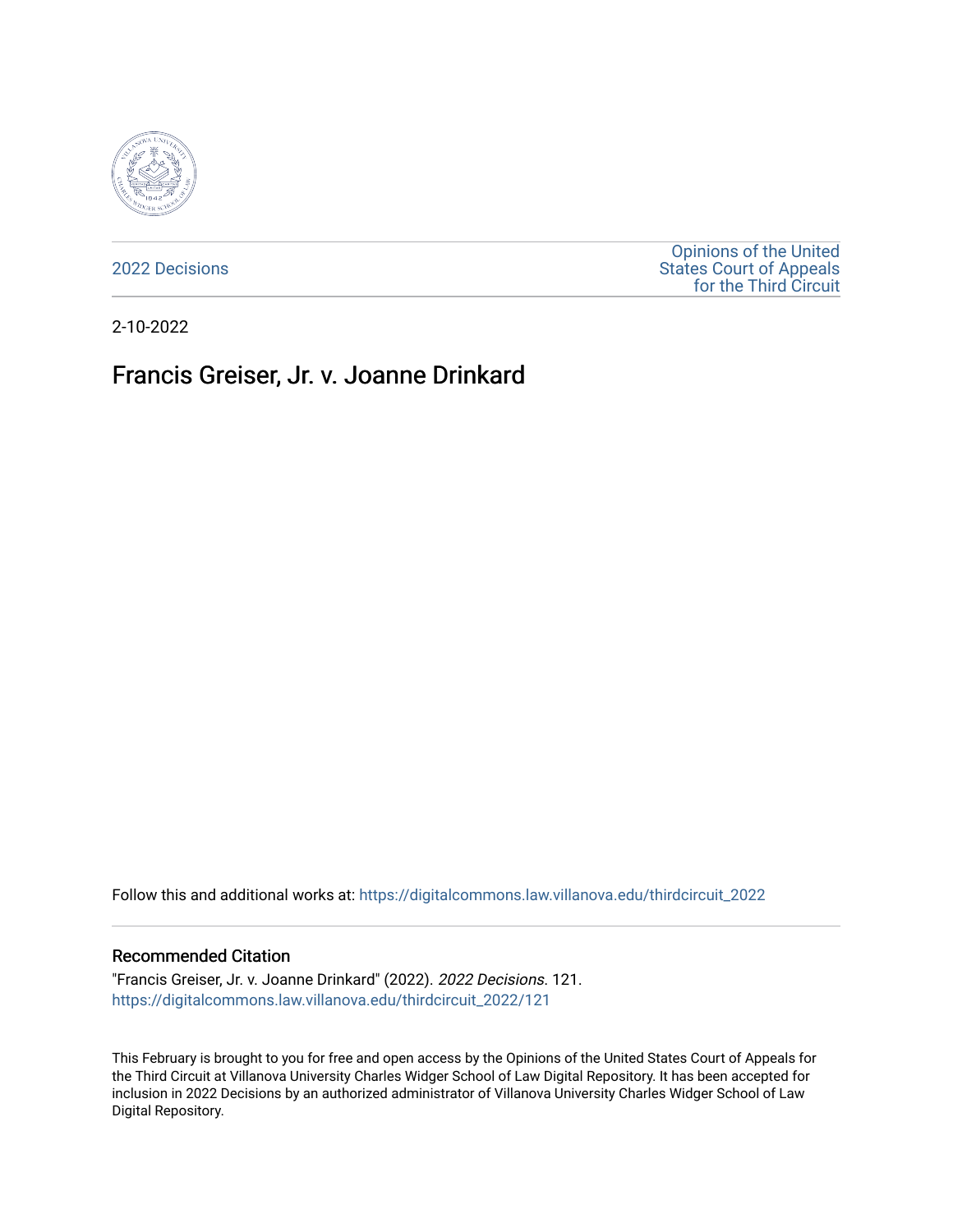### **NOT PRECEDENTIAL**

### UNITED STATES COURT OF APPEALS FOR THE THIRD CIRCUIT

 $\frac{1}{2}$ 

No. 21-1879  $\frac{1}{2}$ 

## FRANCIS GREISER, JR., Appellant

v.

### JOANNE L. DRINKARD; PAUL A. DRINKARD \_\_\_\_\_\_\_\_\_\_\_\_\_\_\_\_\_\_\_\_\_\_\_\_\_\_\_\_\_\_\_\_\_\_\_\_

On Appeal from the United States District Court for the Eastern District of Pennsylvania (E.D. Pa. Civil No. 2:18-cv-05044) District Judge: Honorable Cynthia M. Rufe

 $\mathcal{L}_\text{max}$  , where  $\mathcal{L}_\text{max}$  is the set of the set of the set of the set of the set of the set of the set of the set of the set of the set of the set of the set of the set of the set of the set of the set of the se

Submitted Pursuant to Third Circuit LAR 34.1(a) January 3, 2022 Before: GREENAWAY, Jr., PORTER, and NYGAARD, Circuit Judges

> (Opinion filed: February 10, 2022)  $\frac{1}{2}$

# OPINION[\\*](#page-1-0)  $\overline{\phantom{a}}$

PER CURIAM

Francis Greiser, Jr., appeals pro se from the District Court's dismissal of his

amended complaint without leave to amend, and its subsequent denial of his motion for

<span id="page-1-0"></span><sup>\*</sup> This disposition is not an opinion of the full Court and pursuant to I.O.P. 5.7 does not constitute binding precedent.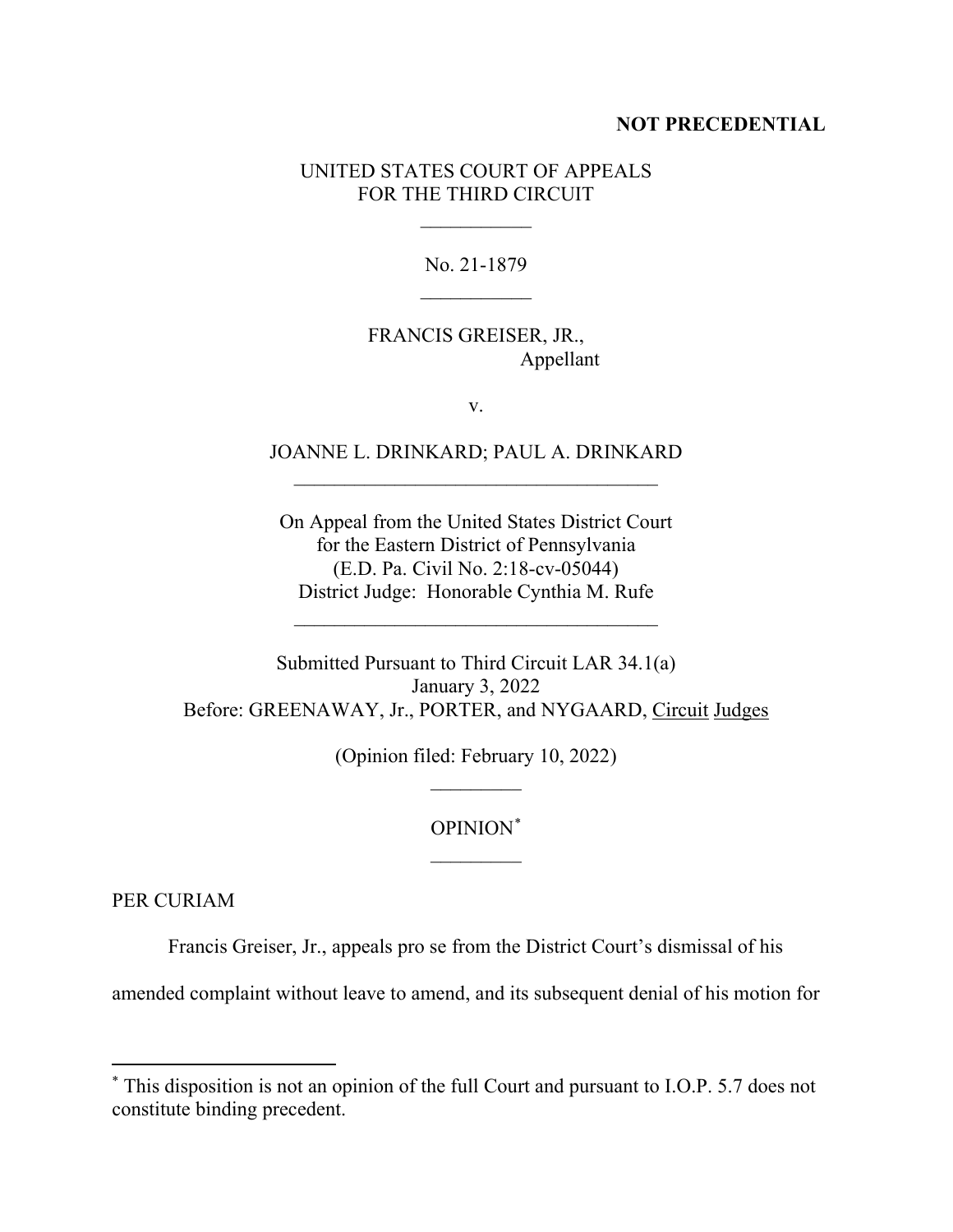reconsideration. For the following reasons, we will affirm the District Court's judgment.

I.

Greiser made the following allegations in his amended complaint. In 2010, his parents purchased an apartment, Unit 214, at a Florida cooperative apartment complex, Whittier Towers. He and his parents agreed that he would renovate the apartment in exchange for permanent occupancy there and ownership of the unit when his parents both passed away. Greiser initially lived in Unit 214 with his parents, but in 2011, his parents purchased Unit 210 in the same complex, and Greiser moved there.

In 2012, Greiser's parents added Greiser to their proprietary lease for Unit 210. As a result, the Whittier Towers cooperative apartment association sued Greiser and his parents to remove Greiser's name from the proprietary lease, as Greiser had not been approved by the Whittier Towers cooperative board.

In 2014, Greiser's father had a stroke and was in and out of the hospital in Pennsylvania. Greiser's sister, Joanne Drinkard, was appointed as their father's agent through a power of attorney. Greiser visited his parents in January 2015 and stayed at their home in Pennsylvania. In March 2015, his mother accused him of trying to break into a safe at his parents' home. When his father died in May 2016, Greiser learned from family members at the funeral that his sister told people that he had attempted to break into his parents' safe. His relationship with his mother never recovered.

Greiser believes that his sister convinced their father to change his will in 2015, before he died. In 2016, Greiser initiated an action in the Orphans' Court Division of the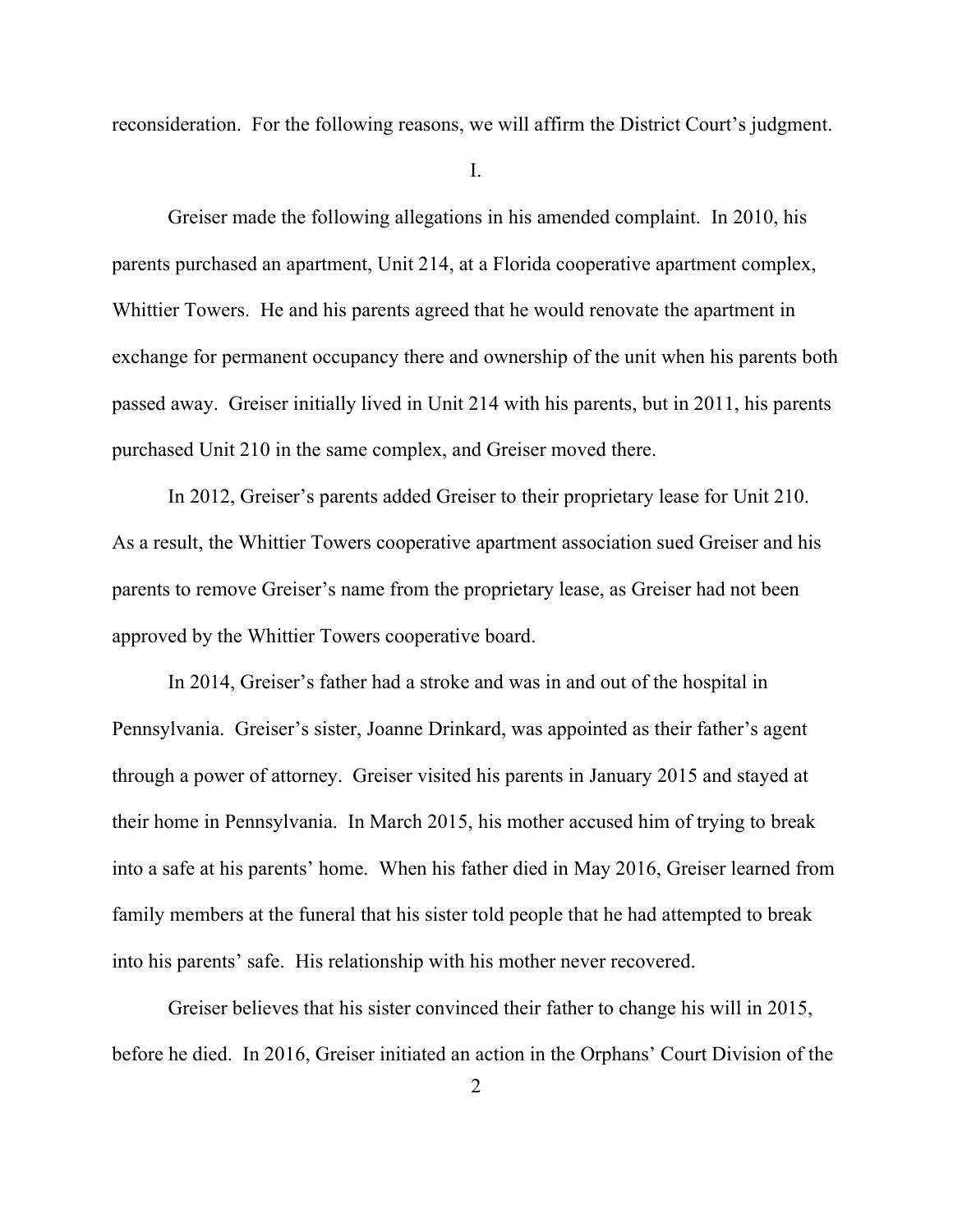Delaware County Court of Common Pleas to produce his father's wills and get an accounting of his father's estate. That Court identified two wills, from 2001 and 2015, and dismissed the action after noting that the sole beneficiary in both wills was Greiser's mother. Greiser believes that his sister lied and hid assets from the Orphans' Court, and that she has been using their mother's assets for her own gain.

Greiser's sister also became involved in the handling of the Whittier Towers litigation after their father died. In 2017, after years of litigation and mediation, Whittier Towers agreed to drop the lawsuit in a settlement agreement; Greiser was paid \$60,000 to agree to its terms. In exchange, Greiser's name was removed from the proprietary lease of Unit 210 and Greiser moved out of the unit. Greiser's mother later sold both units.

In 2018, Greiser initiated an action in the United States District Court for the Southern District of Florida, bringing state law claims against his sister and her husband, Paul Drinkard. Greiser continues to reside in Florida, while the Drinkards are Pennsylvania residents. The case was ultimately transferred to the United States District Court for the Eastern District of Pennsylvania.

After the transfer, the Drinkards moved to dismiss Greiser's amended complaint based on a service issue. Greiser moved for leave to file a second amended complaint, but he later withdrew his request. The District Court denied the Drinkards' first motion to dismiss, and Greiser sought reimbursement for service-related costs.

On the day before the Drinkards' answer or second motion to dismiss was due, Greiser filed another motion for leave to file a second amended complaint, as well as his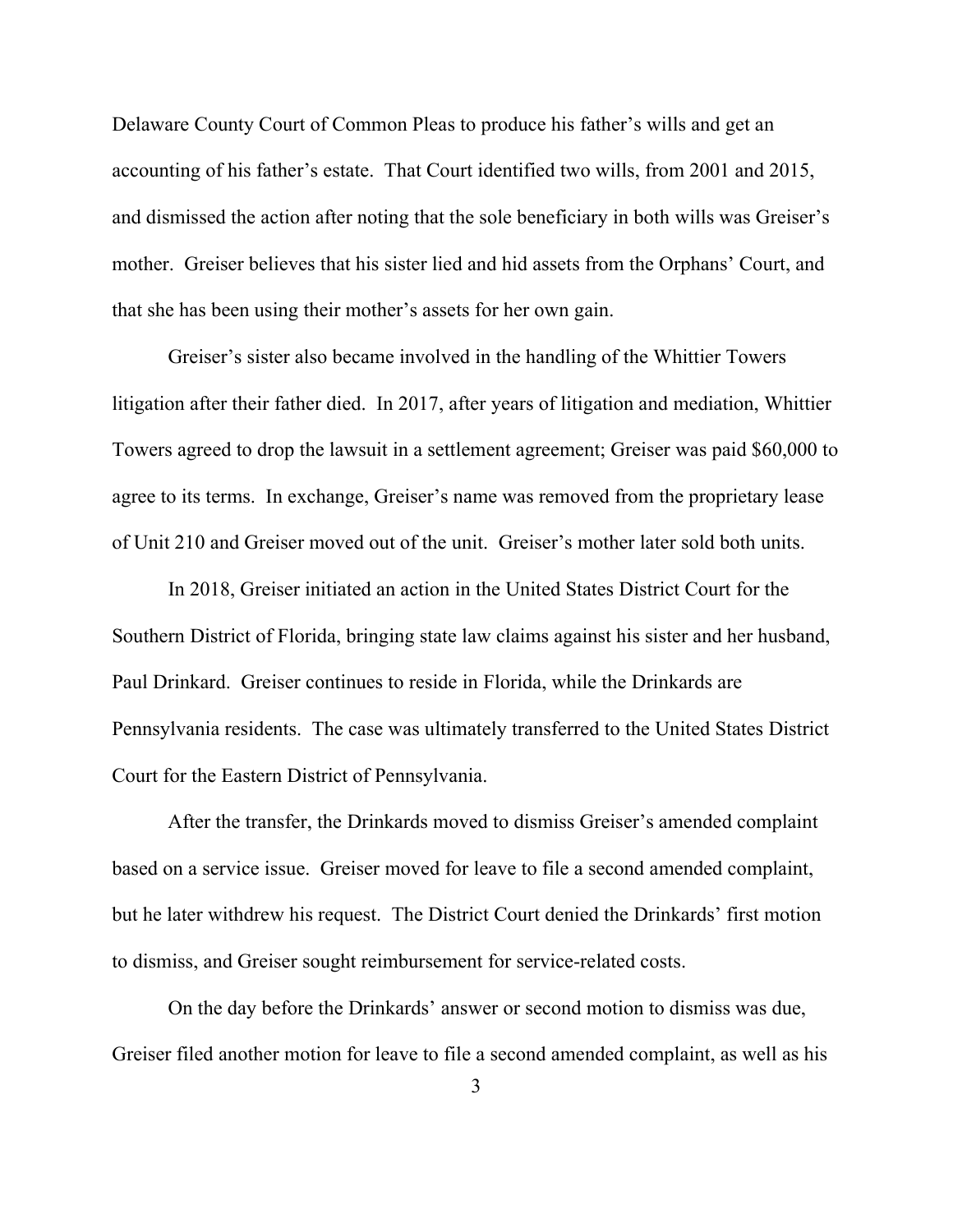proposed second amended complaint, and on the following day, the Drinkards moved to dismiss. The District Court ultimately granted the Drinkards' motion, dismissing the claims in Greiser's amended complaint with prejudice, and denied Greiser's motion for leave to amend his complaint. The District Court also partially granted Greiser's motion for costs. Greiser moved for reconsideration, which was denied, and timely appealed.

#### II.

We have jurisdiction over this appeal pursuant to 28 U.S.C. § 1291. We exercise plenary review over the District Court's dismissal of Greiser's amended complaint. See Fowler v. UPMC Shadyside, 578 F.3d 203, 206 (3d Cir. 2009). Dismissal is appropriate "if, accepting all well-pleaded allegations in the complaint as true and viewing them in the light most favorable to the plaintiff, a court finds that [the] plaintiff's claims lack facial plausibility."<sup>[1](#page-4-0)</sup> Warren Gen. Hosp. v. Amgen Inc., 643 F.3d 77, 84 (3d Cir. 2011). We review the denial of a motion for reconsideration for abuse of discretion. See Max's Seafood Café ex rel. Lou-Ann, Inc. v. Quinteros, 176 F.3d 669, 673 (3d Cir. 1999).

#### III.

We agree that dismissal of Greiser's amended complaint was appropriate.<sup>[2](#page-4-1)</sup> First, Greiser brought four tort claims under Florida law against the Drinkards regarding the

<span id="page-4-0"></span><sup>&</sup>lt;sup>1</sup> "We may affirm on any ground supported by the record as long as the appellee<sup>[s]</sup> did not *waive* — as opposed to *forfeit* — the issue." TD Bank N.A. v. Hill, 928 F.3d 259, 276 n.9 (3d Cir. 2019).

<span id="page-4-1"></span><sup>&</sup>lt;sup>2</sup> We note where Greiser made additional allegations in his proposed second amended complaint that relate to the claims against the Drinkards in his amended complaint.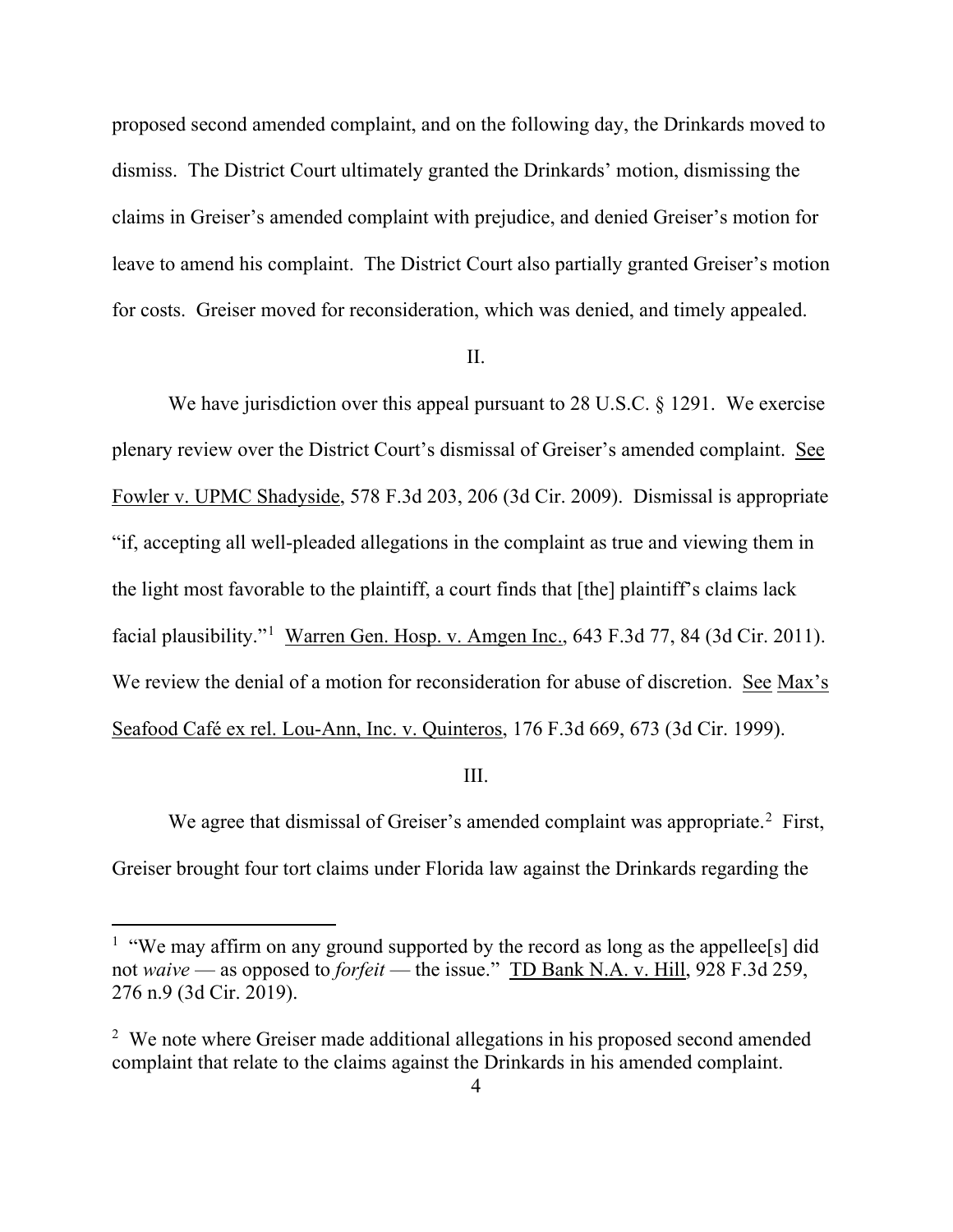sale of Units 210 and 214 at Whittier Towers. Greiser alleged unjust enrichment, wrongful conveyance and conversion, tortious interference with a contract, and tortious interference with a business relationship by the Drinkards.

Greiser cannot state a claim for unjust enrichment, as he has not alleged that he conferred a benefit on the Drinkards in the course of his mother's sale of the Whittier Towers apartments, and cannot state a claim for wrongful conveyance and conversion where he has not alleged that the Drinkards took control of the Whittier Towers units. See Agritrade, LP v. Quercia, 253 So. 3d 28, 33 (Fla. Dist. Ct. App. 2017) (explaining that one element of unjust enrichment is that the "plaintiff has conferred a benefit on the defendant, who has knowledge thereof") (internal quotation marks and citation omitted); Belford Trucking Co. v. Zagar, 243 So. 2d 646, 648 (Fla. Dist. Ct. App. 1970) ("[C]onversion is . . . an act of dominion wrongfully asserted over another's property inconsistent with his ownership of it.").

Greiser also cannot state a claim for tortious interference with a contract or with a business relationship based on his conclusory allegations about his sister's influence on their mother's decisions. As the District Court explained, given the closely tied familial relationships in this matter, Greiser's allegations are not sufficient to allege "an intentional and unjustified interference with the relationship by the defendant[s]." Font & Nelson, PLLC v. Path Med., LLC, 317 So. 3d 134, 138-39 (Fla. Dist. Ct. App. 2021) (internal quotation marks and citation omitted).

5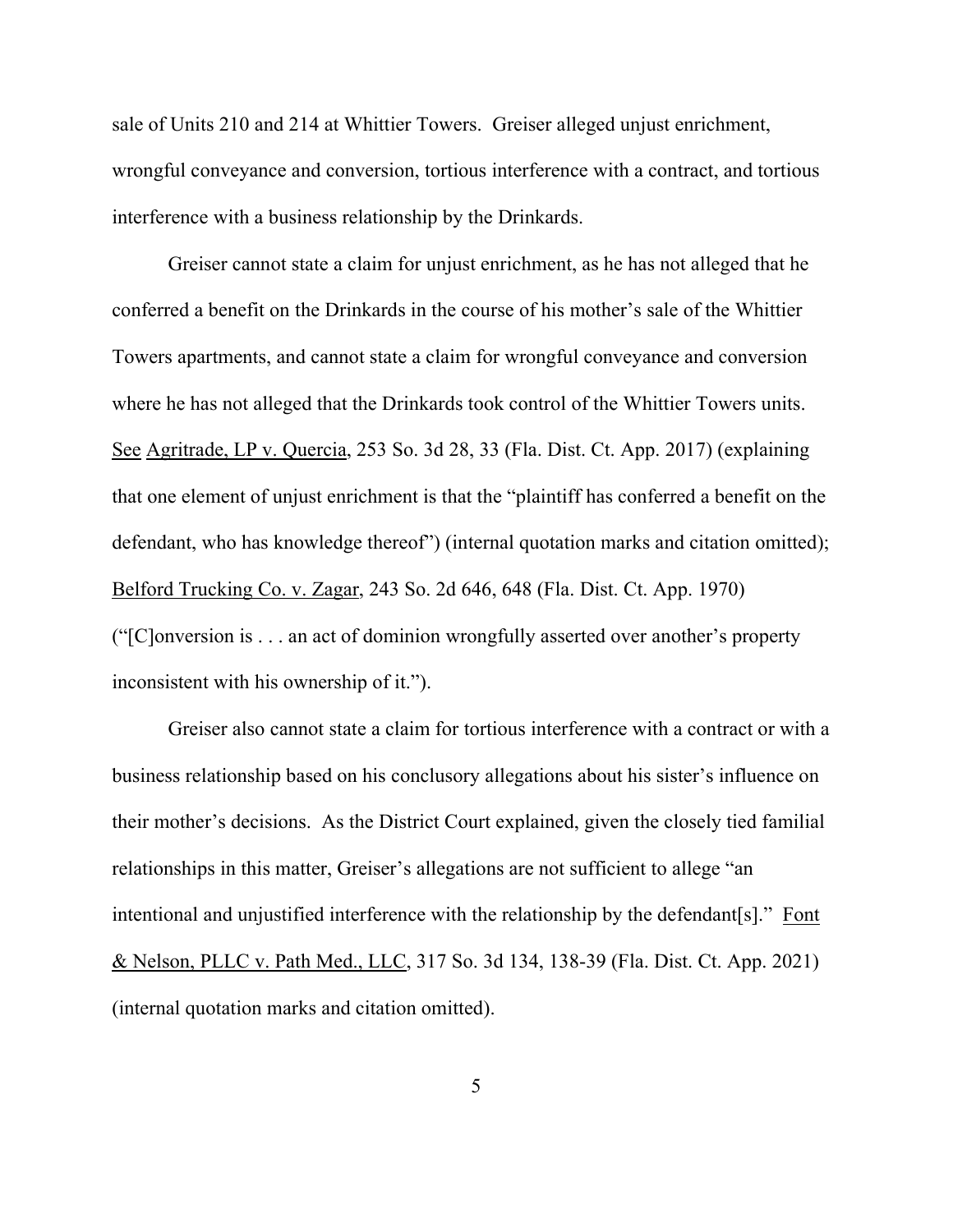Next, Greiser brought claims for tortious interference with an expectancy and fraudulent concealment and misrepresentation under Pennsylvania law, relating to his father's will. Greiser could not a state a claim for tortious interference with an expectancy because he did not claim that his sister "used fraud, misrepresentation, or undue influence to [successfully] *prevent* execution of [his father's] intended will" in a situation where his father would have otherwise changed his will.<sup>[3](#page-6-0)</sup> See Fiedler v. Spencer, 231 A.3d 831, 836 (Pa. Super. Ct. 2020) (emphasis added). He also could not state a claim for fraudulent concealment and misrepresentation based on allegations that his sister lied and withheld information during probate proceedings, as he does not allege that he acted in reliance on his sister's representations but rather that he contested them in court.<sup>[4](#page-6-1)</sup> See Bortz v. Noon, 729 A.2d 555, 560 (Pa. 1999); Youndt v. First Nat'l Bank of Port Allegany, 868 A.2d 539, 545 (Pa. Super. Ct. 2005).

Greiser also brought claims for defamation by implication and defamation per se under Pennsylvania law. He claimed that his sister lied to their parents about him trying to break into their safe sometime before March 2015, and then again before their father's funeral in 2016. His proposed second amended complaint alleges that his sister has

<span id="page-6-0"></span><sup>&</sup>lt;sup>3</sup> Greiser sought to add a parallel claim in his proposed second amended complaint against his mother, but amendment would have been futile where he made no allegations that his mother prevented his father from executing an intended will.

<span id="page-6-1"></span><sup>&</sup>lt;sup>4</sup> In addition to restating these allegations against his sister in his proposed second amended complaint, Greiser sought to bring a parallel fraud claim against his mother, but amendment would have been futile where Greiser made no allegations that he relied on his mother's representations.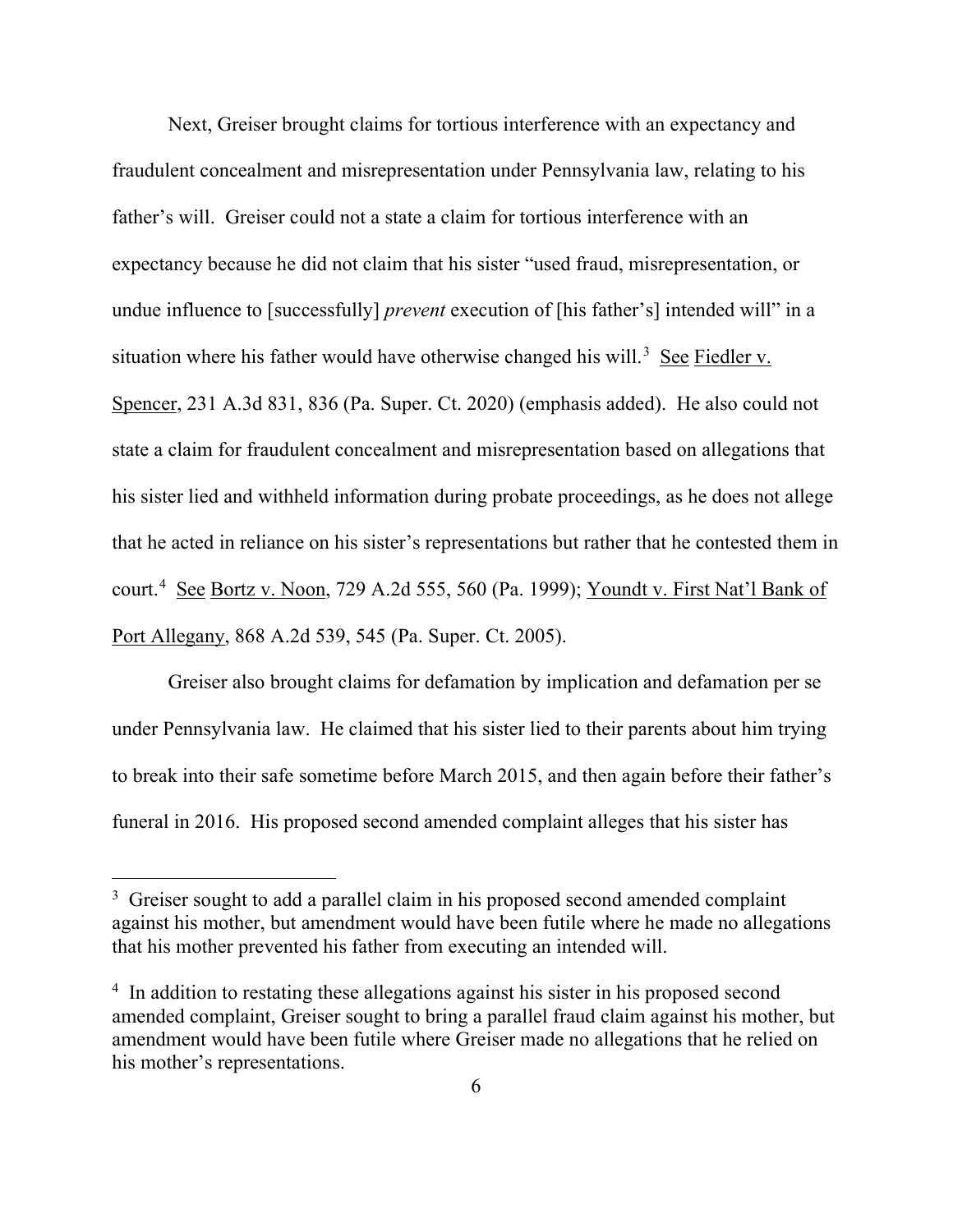continued to lie about the safe during the course of proceedings in the District Court and that she has continued to tell others that he is trying to steal from his mother.

An action for defamation or slander under Pennsylvania law is subject to a oneyear statute of limitations. 42 Pa. Cons. Stat. § 5523(1). It is apparent from the face of Greiser's complaint that the alleged statements he identified were uttered, at the latest, at his father's funeral in 2016, but he brought his action in the District Court in 2018.<sup>[5](#page-7-0)</sup> To the extent that Greiser additionally alleged in his proposed second amended complaint that his sister continued to accuse him of stealing to unidentified individuals at unidentified times after their father's funeral, such allegations would be too vague to allow his claims to survive dismissal. See Jaindl v. Mohr, 637 A.2d 1353, 1358 (Pa. Super. Ct. 1994) ("A complaint for defamation must, on its face, identify exactly to whom the allegedly defamatory statements were made."). Accordingly, we agree with the District Court's dismissal of Greiser's amended complaint.<sup>[6](#page-7-1)</sup>

<span id="page-7-0"></span> $5$  A statute of limitations is an affirmative defense that normally must be raised in an answer to the complaint. See Fed. R. Civ. P. 8(c). "However, the law of this Circuit . . . permits a limitations defense to be raised by a motion under Rule  $12(b)(6) \ldots$  if the time alleged in the statement of a claim shows that the cause of action has not been brought within the statute of limitations." Robinson v. Johnson, 313 F.3d 128, 135 (3d Cir. 2002) (internal quotation marks and citations omitted). "If the bar is not apparent on the face of the complaint, then it may not afford the basis for a dismissal of the complaint under Rule  $12(b)(6)$ ." Id. (citation omitted).

<span id="page-7-1"></span><sup>6</sup> Greiser brought one additional claim for intentional infliction of emotional distress in his amended complaint, but because he did not raise or discuss it in his opening appellate brief, he has forfeited any challenge to the disposition of that claim. See United States v. Pelullo, 399 F.3d 197, 222 (3d Cir. 2005). We note that Greiser discusses the claim in his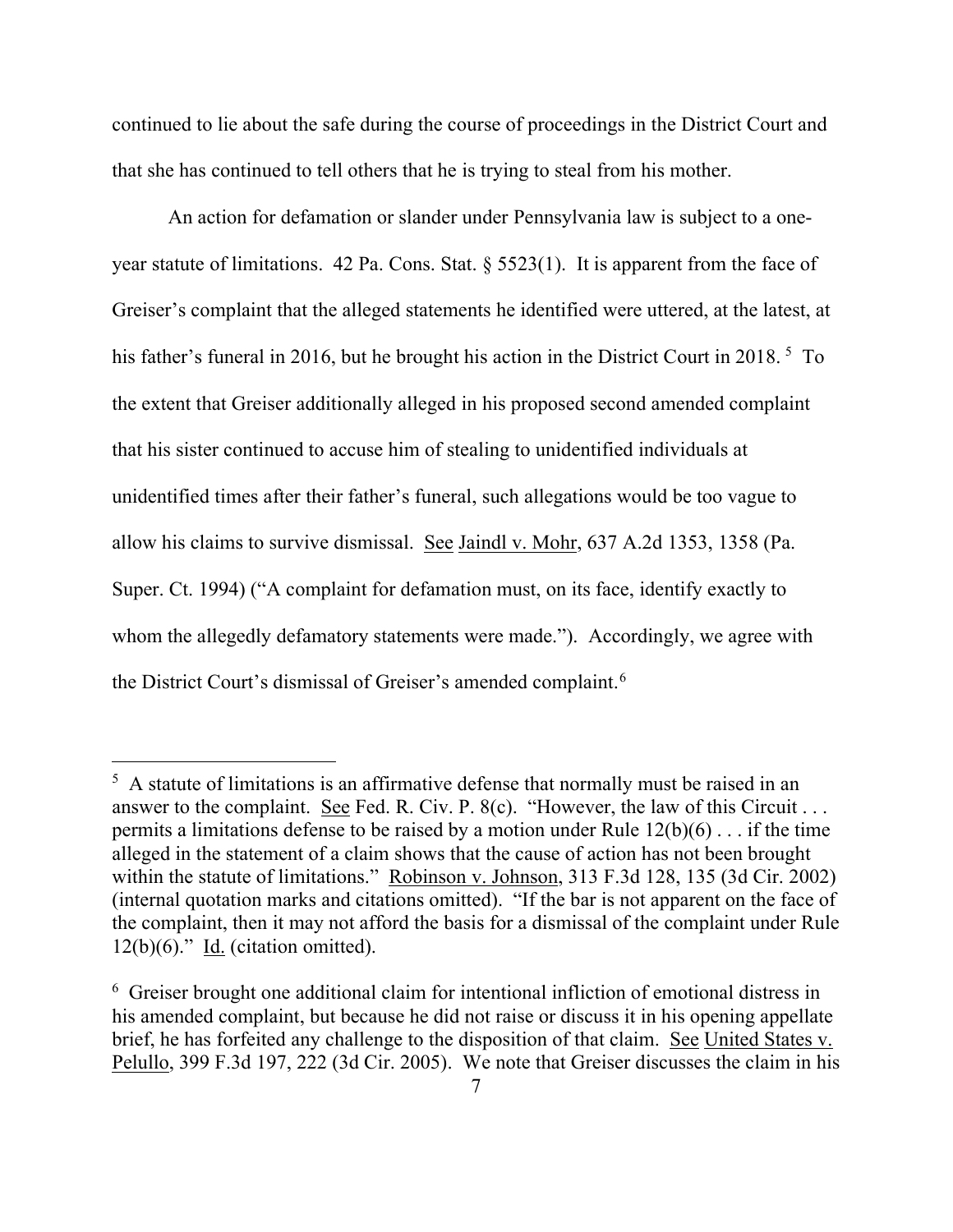Further, we conclude that the District Court did not abuse its discretion or otherwise err in denying Greiser's renewed request to file a second amended complaint.<sup>[7](#page-8-0)</sup> See Grayson v. Mayview State Hosp., 293 F.3d 103, 108 (3d Cir. 2002). Amendment would have been futile for new claims of breach of contract and promissory estoppel against Greiser's mother and his father's estate — new defendants to the action — based on his allegations regarding the Whittier Towers units. Such claims, premised on allegations of an oral contract, would be barred by Florida's statute of frauds, as the District Court explained. See Fla. Stat. § 725.01; see also Stamer v. Free Fly, Inc., 277 So. 3d 179, 182 (Fla. Dist. Ct. App. 2019) ("Florida law is clear that promissory estoppel is not an exception to the statute of frauds.").

Greiser also sought to add new claims against his mother and sister for wrongful use of civil proceedings and abuse of process under Pennsylvania law, based on new allegations that Greiser's mother and sister sought and received temporary protection

<span id="page-8-0"></span>reply brief, but we do not "reach arguments raised for the first time in a reply brief." See Barna v. Bd. of Sch. Dirs. of Panther Valley Sch. Dist., 877 F.3d 136, 146 (3d Cir. 2017).  $\frac{7}{7}$  Greiser argues that the District Court erred in ruling on defendants' motion to dismiss before considering his renewed request to file a second amended complaint. However, he provides no support for the proposition that the District Court should have considered the parties' motions in the order he would have preferred. As we have explained, "matters of docket control . . . are committed to the sound discretion of the district court," and "[w]e will not interfere with a trial court's control of its docket except upon the clearest showing that the procedures have resulted in actual and substantial prejudice to the complaining litigant." In re Fine Paper Antitrust Litig., 685 F.2d 810, 817 (3d Cir. 1982) (internal quotation marks and citations omitted). Greiser was on notice of defendants' motion to dismiss and had a full opportunity to contest it. Further, Greiser had previously moved for leave to file a second amended complaint earlier in the litigation, but withdrew his request only to renew it one day before defendants' motion to dismiss was due.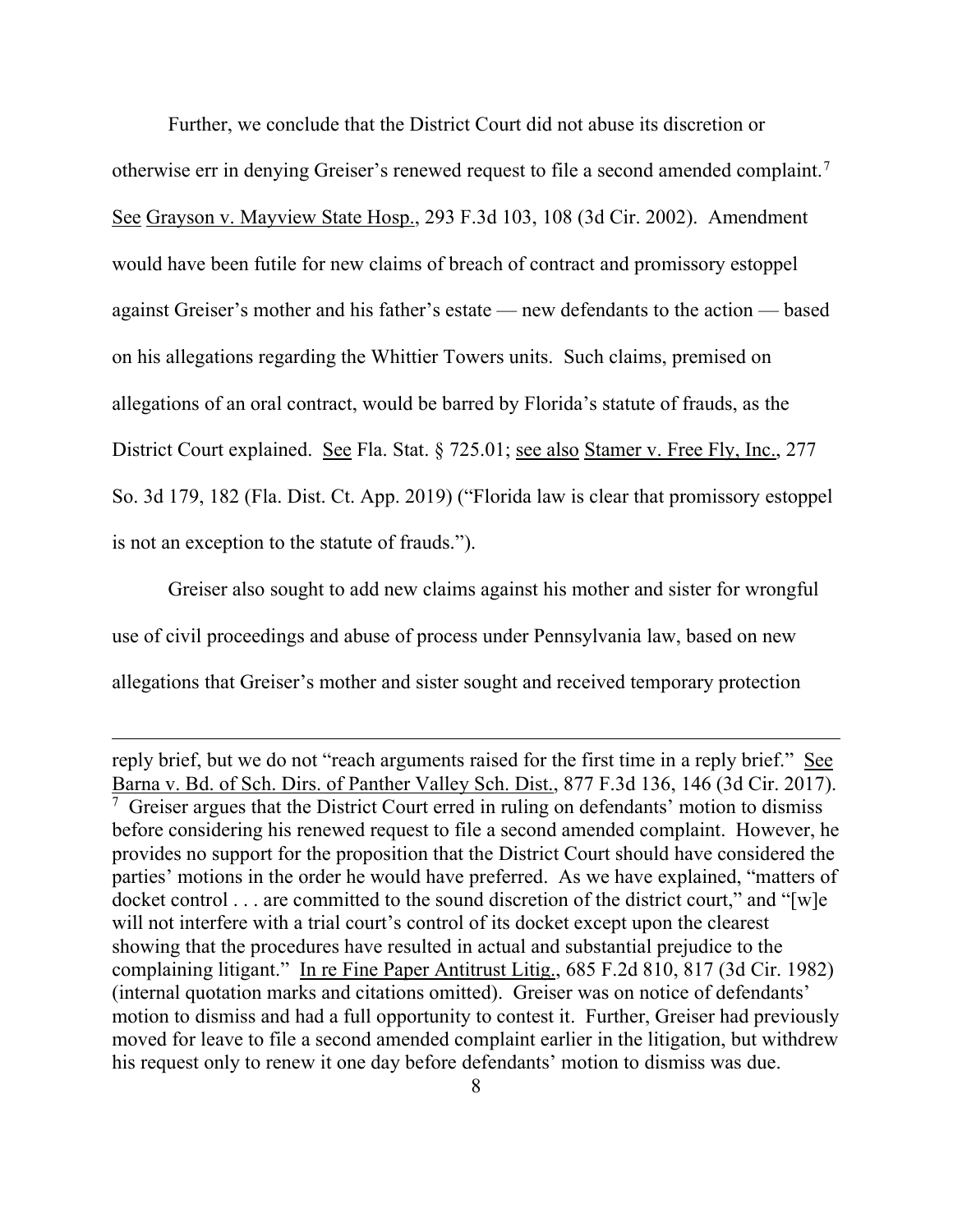from abuse ("PFA") orders against him in September 2019, alleging that he had threatened them. Ultimately, they each withdrew those petitions and their cases were dismissed, while Greiser withdrew a counterclaim against his sister. [8](#page-9-0) Allowing Greiser to amend his complaint to add these claims would have been futile where he did not make allegations to state a claim, for the reasons given by the District Court. See Lerner v. Lerner, 954 A.2d 1229, 1238 (Pa. Super. Ct. 2008) ("[T]here is no liability [for abuse of process] where the defendant has done nothing more than carry out the process to its authorized conclusion, even though with bad intentions.") (citation omitted); 42 Pa. Cons. Stat.  $\S 8351(a)$  (providing that to state a claim for wrongful use of civil proceedings, a plaintiff must allege that a defendant acted "in a grossly negligent manner or without probable cause and primarily for a purpose other than that of . . . adjudication of the claim in which the proceedings are based," and that the proceedings terminated in favor of the person against whom they were brought).

Greiser included two remaining claims against his mother and his father's estate in his proposed amended complaint. Greiser first contended that he was owed about \$4000<sup>[9](#page-9-1)</sup>

<span id="page-9-0"></span><sup>&</sup>lt;sup>8</sup> Greiser makes no mention of this counterclaim in his factual allegations, but a counterclaim is discussed in the order dismissing Greiser's sister's petition, which Greiser attached to his proposed amended complaint. See Davis v. Wells Fargo, 824 F.3d 333, 341 (3d Cir. 2016) (explaining that in evaluating whether a Rule 12(b)(6) dismissal was appropriate, we may examine "exhibits attached to the complaint, matters of public record, as well as undisputedly authentic documents if the complainant's claims are based upon these documents") (citation omitted).

<span id="page-9-1"></span><sup>&</sup>lt;sup>9</sup> This amount was included in a letter from Greiser's attorney that Greiser attached to his proposed amended complaint. See Davis, 824 F.3d at 341.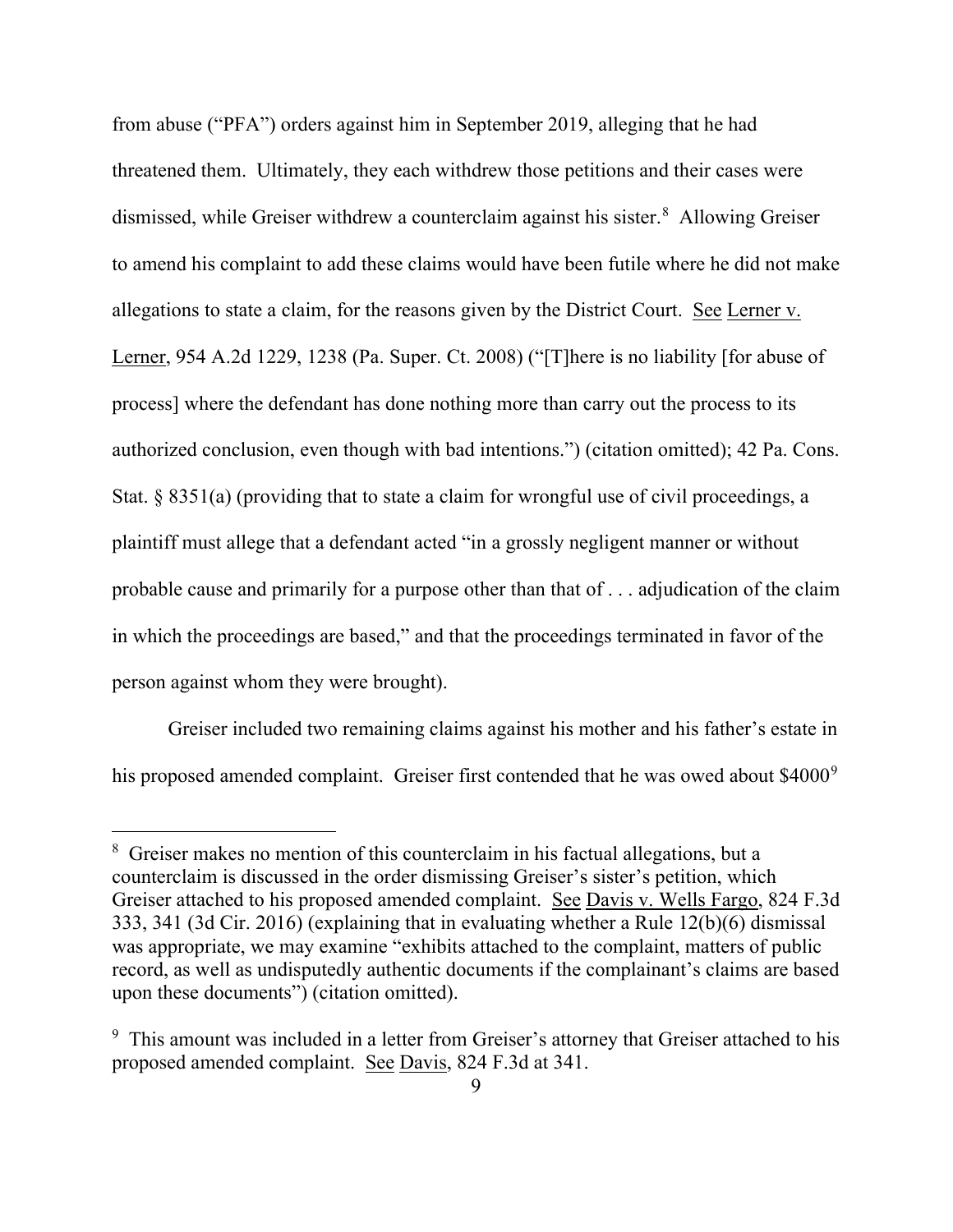based on a written contract with his mother stating that he was entitled to certain proceeds when Whittier Towers Unit 210 was sold. He also maintained that his parents were unjustly enriched when he performed renovation work in Unit 214. It would have been inequitable to permit Greiser to pursue two new claims worth less than \$75,000 in damages against two new defendants nearly two years into this diversity action.

See Grayson, 293 F.3d at 108; see also Fed. R. Civ. P. 15(a)(2). We thus perceive no abuse of discretion in denying Greiser leave to amend to add these claims.

Next, the District Court did not abuse its discretion in denying Greiser's motion for reconsideration. See Max's Seafood Café, 176 F.3d at 673. Greiser sought reconsideration in part based on a document he had acquired indicating that he received a homestead property tax exemption from 2012-2016. As the District Court noted, Greiser could have provided that document earlier, and he could have made factual allegations about this document at any time, as he claims to have filed it himself. Greiser provided no further allegations that would have prevented dismissal of his claims.

Finally, Greiser claims that the District Court should have fully granted his request for costs associated with litigating several service-related motions. We see no error in the District Court's decision to deny costs for Greiser's subscriptions to legal research services for several years, case filing fees, and non-itemized litigation expenses. See Fed. R. Civ. P. 4(d)(2).